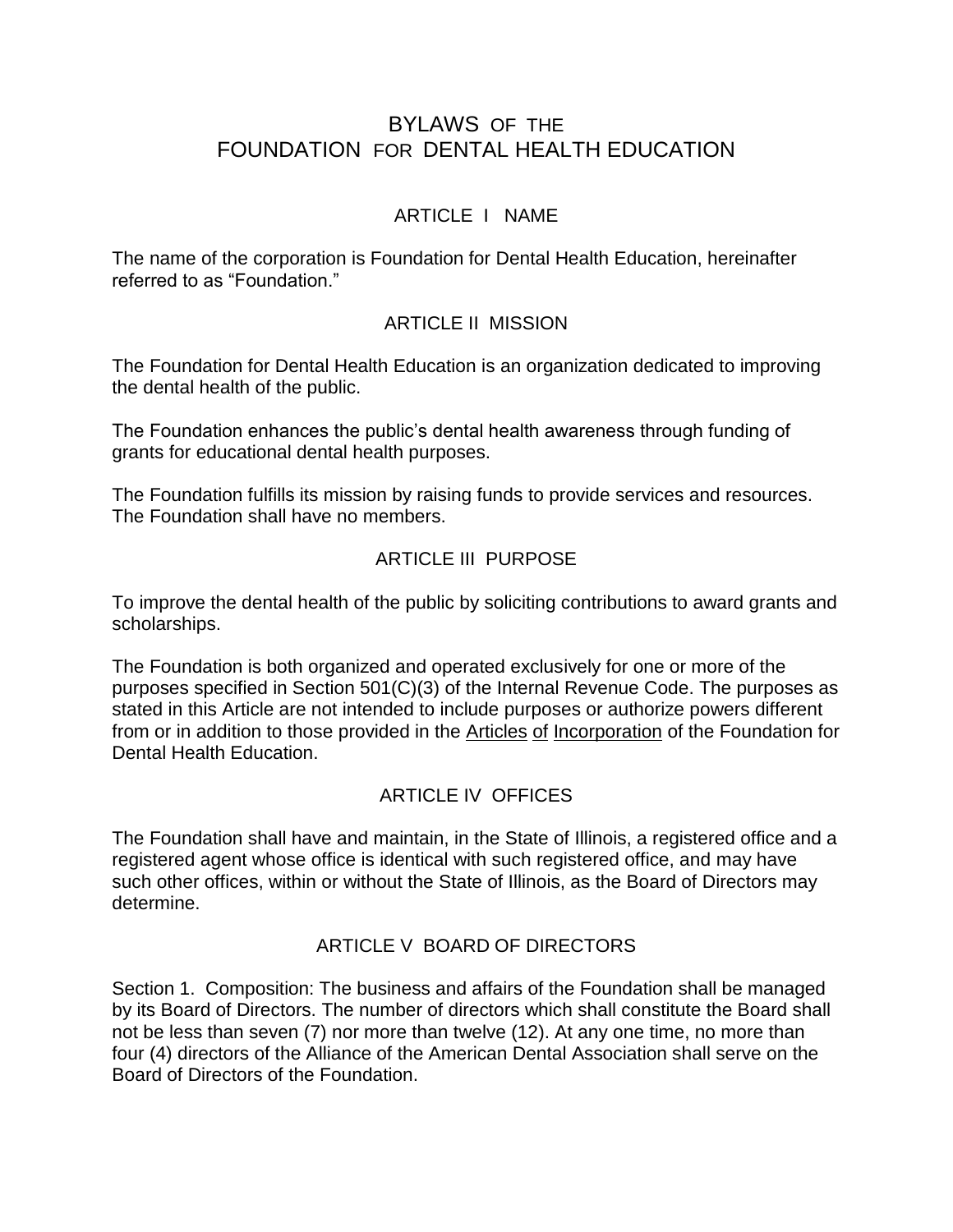The President and Recording Secretary of the Alliance of the American Dental Association shall be ex-officio directors of the Board of Directors without the right to vote. Staff support shall be provided by the office of the Alliance of the American Dental Association.

Section 2. Eligibility: Directors of the Foundation for Dental Health Education must be members in good standing of the Alliance of the American Dental Association. One director may be a member in good standing of the American Dental Association.

Section 3. Election and Term: The Board of Directors shall be elected during the annual meeting of the Foundation Board of Directors from nominations put forth by the directors. The nominees' permission must be obtained in advance of their name being proposed. Directors are elected for two (2) year terms to begin immediately after the annual meeting. A director may serve up to four (4) consecutive terms. Foundation Board members must attend one meeting per year to remain on the FDHE Board.

Section 4. Vacancies: When a vacancy occurs, a successor shall be elected by the remaining directors of the Foundation to serve the remainder of the term. Any part of a term served shall be considered a full term.

Section 5. Meetings: The Board of Directors of the Foundation shall meet once a year, preferably concurrent with the Alliance of the American Dental Association's (AADA) Annual Session. Other meetings may be held during the time of AADA's Conference or when called by the Chairman. Meetings may be conducted via conference call.

Section 6. Quorum: A majority of the elected Board of Directors shall constitute a quorum for the transaction of business.

Section 7. Voting: Each director shall have one (1) vote. A vote of the majority of directors present and voting at any duly called meeting at which a quorum is present shall be necessary to exercise the powers of the Board of Directors.

Section 8. The FDHE Board may vote by mail, conference call or electronic communication to address urgent matters. A telephone conference call requires a majority vote for adoption. Mail ballot and electronic communication (e-mail) require a unanimous vote.

Section 9. Removal: Removal of a director shall be by a vote of the majority of the remaining directors. The director to be removed must be notified in advance of the vote.

Section 10. Resignation: Any director may resign by giving written notice to the Foundation. A resignation shall take effect at the date of receipt of such notice or at a time specified therein.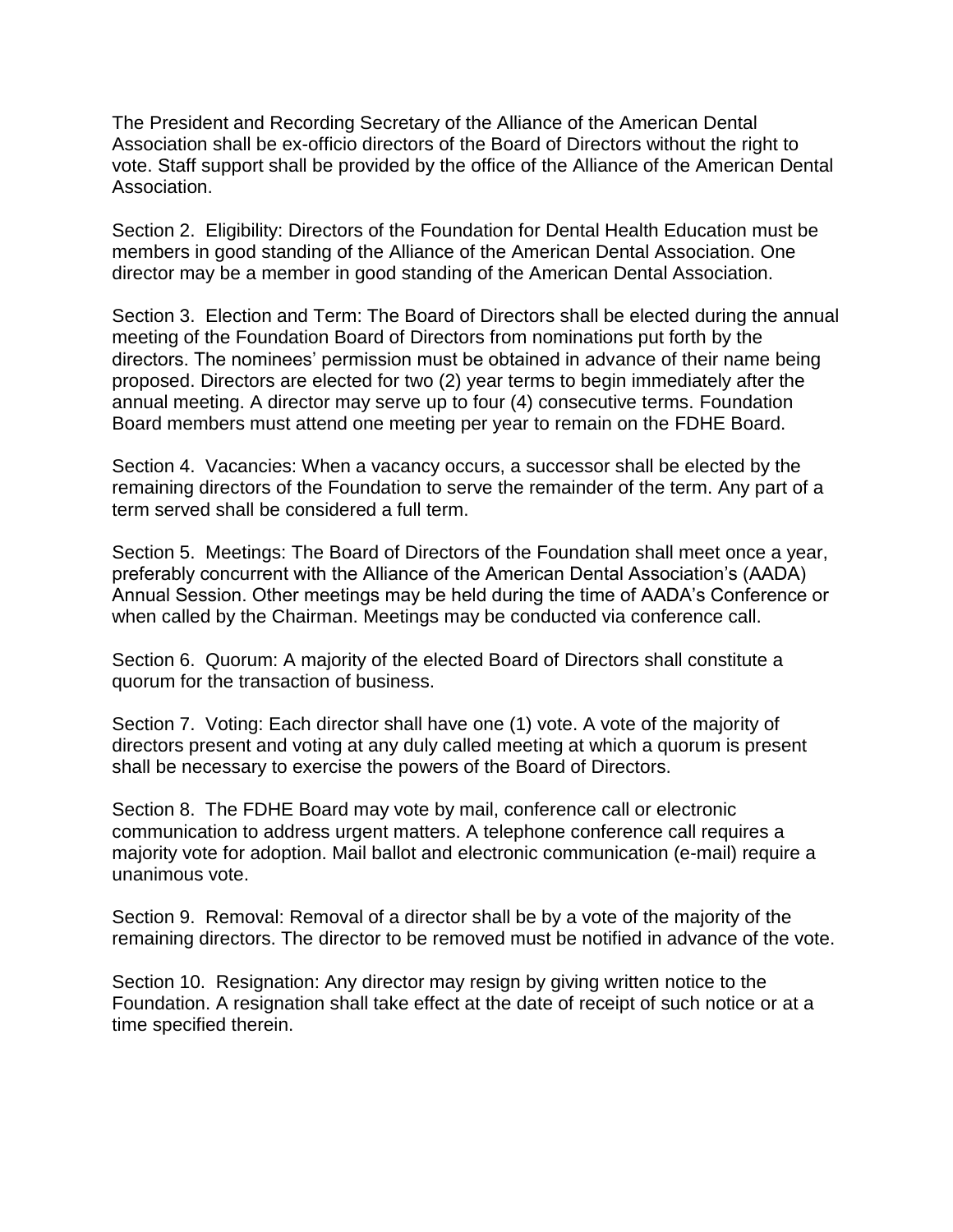Section 11. Reports: the Treasurer shall present a report of finances and the other officers shall present reports of activity at all regular meetings of the Board of Directors. The Chairman or designated officer shall present a written report of finances and activity at the annual meeting of the Alliance of the American Dental Association.

Section 12. Compensation: While members of the Board of Directors shall serve without pay, they may be paid a sum for expenses incurred as determined by the Board.

# ARTICLE VI POWERS OF THE BOARD OF DIRECTORS

The Board of Directors shall determine the policies and manage the affairs of the Foundation.

The Board of Directors shall have the power to enact, amend and repeal the Articles of Incorporation and Bylaws of the Foundation as well as all other documents of the Foundation as necessary.

The Board of Directors may appoint special committees and designate the powers and duties of such committees. Chairmen of all standing committees shall be directors of and approved by the Foundation Board of Directors.

The Board of Directors may establish rules and regulations not inconsistent with these Bylaws and the Articles of Incorporation to govern the organization and procedures of the Board.

The Board of Directors shall possess all the powers permitted by operation of law or common to good corporate practice to achieve the purposes of the Foundation as stated in Article III of the **Bylaws** and **Articles** of Incorporation.

The Board of Directors may do any and all other acts necessary, proper or advisable to effectuate the purses of the Foundation.

In the exercise of any of the powers herein conferred, the directors shall be free and wholly exonerated from liability on account of any honest error of judgment or by reason of acts or things done, suffered or omitted in good faith and without willful default or neglect.

### ARTICLE VII OFFICERS

Section 1. The officers of the Foundation shall be Chairman, Secretary, Treasurer and one or more Vice Chairman. The Board of Directors may appoint such other officers and agents as needed. They shall hold their offices for such terms and perform such duties as shall be determined by the Board and these Bylaws.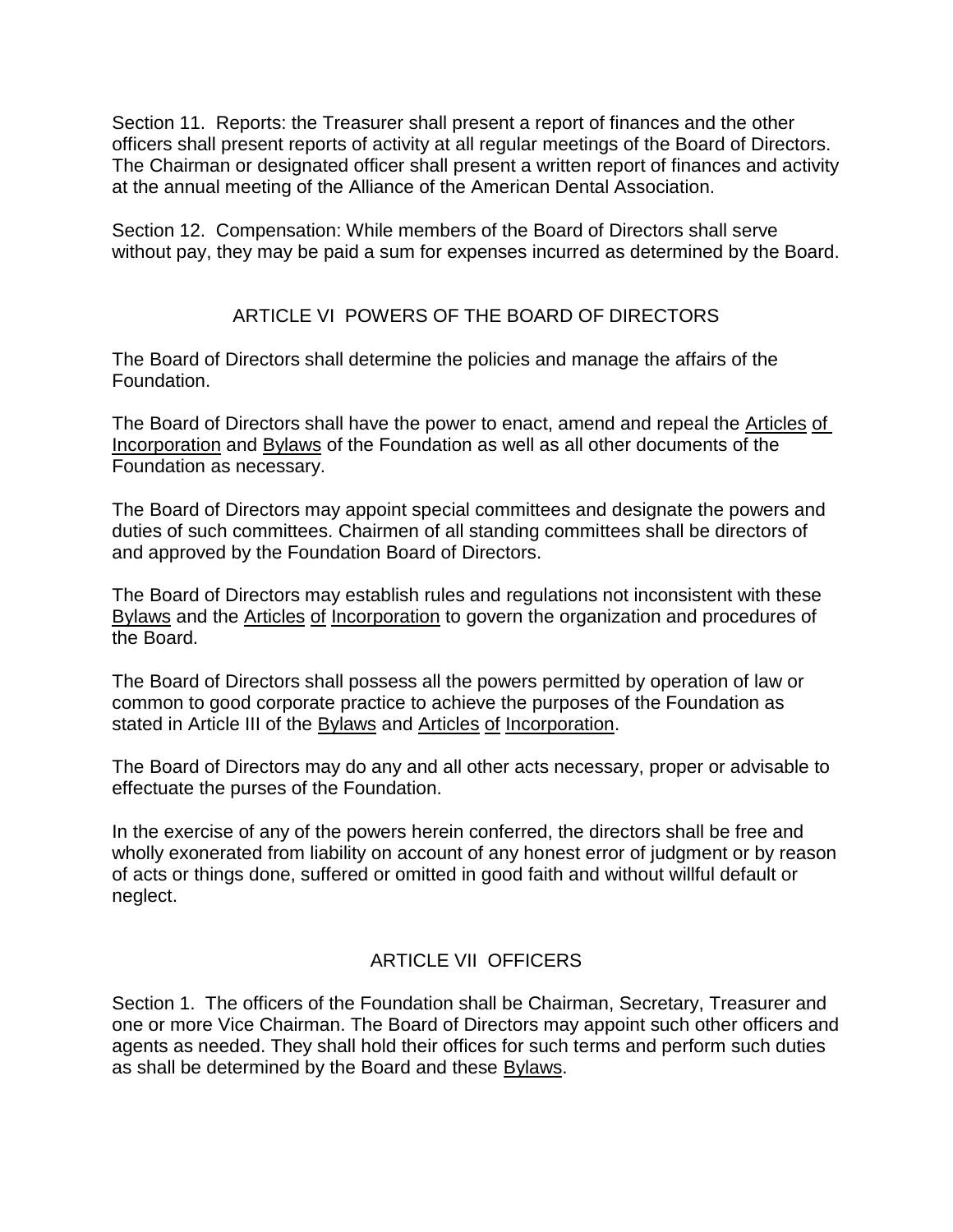Section 2. The officers of the Foundation shall be elected at the Annual Meeting by consensus of the current Board of Directors. Those elected to office shall be currently serving on the Board. Terms shall be for two (2) years. Each officer shall hold office until a successor has been elected. An officer may be elected for up to two (2) consecutive terms.

Section 3. Vacancy: Any vacancy occurring in any office of the Foundation may be filled by the Board of Directors for the unexpired term. The officer filling the vacancy shall be eligible for election to a new term following completion of the unexpired term.

Section 4. Removal: Elected or appointed officers may be removed by an affirmative vote of the majority of the Board of Directors. The elected or appointed officer to be removed must be notified in advance of the vote.

Section 5. Resignation: Any officer may resign by giving written notice to the Foundation. A resignation shall take effect at the date of receipt of such notice or at a time specified therein.

# ARTICLE VIII STANDING COMMITTEES

Section 1. Composition: The Standing committees shall be: Constitution and Bylaws, Corporate Funding, Grant Review, Nominating, and Public Relations The Foundation Chairman may appoint such other committees as deemed necessary by the Board of Directors.

Section 2. Constitution and Bylaws: There shall be a chairman, who shall also serve as the Parliamentarian of the Board of Directors, and members as needed. Responsibilities shall be to draft amendments as necessary or as required by law, and update Foundation documents as required.

Section 3. Corporate Funding: There shall be a chairman and members as needed. Responsibilities shall be to determine need and seek funding with Board approval.

Section 4. Grant Review: There shall be a chairman and members as needed. Responsibilities shall be to receive and review grant applications, issue grants in accordance with the law, and report to the Board.

Section 5. Nominating Committee: There shall be a chairman and two (2) members elected by the Board of Directors. A single slate of officers shall be presented every two years to the Board to be voted upon at the Annual Meeting. Nominees' permission must be obtained in advance of their name being proposed. The Chairman of the Board of Directors shall not serve on this committee.

Section 6. Public Relations: There shall be a chairman and members as needed. Responsibilities shall be to determine public relations needs, recommend plans to the Board of Directors and implement such plans when approved.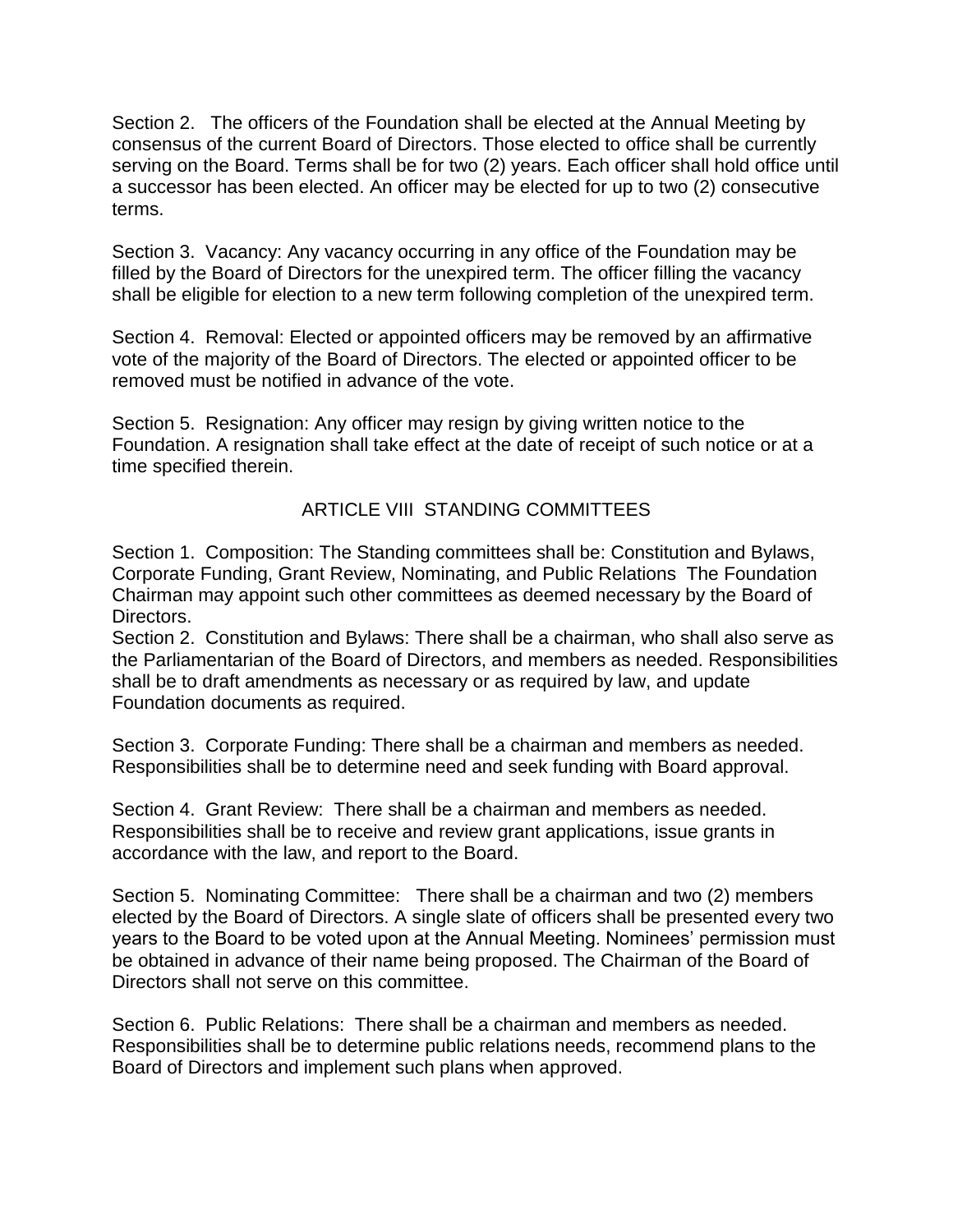### ARTICLE IX FUNDS AND PROPERTIES

Section 1. Separation of Funds: The Board of Directors shall keep all properties of the Foundation as a separate and distinct fund. No funds or properties of the Foundation may be used for the general purposes of the Alliance of the American Dental Association.

Section 2. Contracts: The Board of Directors may authorize any officer or officers, agent or agents of the Foundation, to enter into any contract or execute and deliver any instrument in the name of and on behalf of the Foundation and such authority may be general or confined to specific instances.

Section 3. Checks and Drafts: All checks and drafts and other orders for payment of money, notes and other evidences of indebtedness issued in the name of the Foundation, shall be signed by such officer or officers, agent of agents of the Foundation and in such manner as shall be determined by resolution of the Board of Directors.

Section 4. Deposits: The funds of the Foundation shall be deposited to the credit of the Foundation in such banks, trust companies and other depositories as the Board of Directors may select.

Section 5. Gifts: The Board of Directors may solicit and accept, on behalf of the Foundation, any contribution, gift, bequest or devise for general purposes and any special purpose of the Foundation.

Section 6. Political Activity: No activities of the Foundation shall be used to influence legislation, and the Foundation shall not participate or intervene in any political campaign on behalf of any candidate for public office.

Section 7. Activities: Notwithstanding any other provision of these Articles, the Foundation shall not carry on any other activities not permitted to be carried on (a) by a Foundation exempt from federal income tax under Section 501 (C) (3) of the Internal Revenue Code of 1954 (or the corresponding provision of any future Untied States Internal Revenue Law), or (b) by a Foundation, contributions to which are deductible under Section 170 (C)(2) of the Internal Revenue Code of 1954 (or the corresponding provision of any future United States Internal Revenue Law).

### ARTICLE X DISSOLUTION

Upon dissolution of the Foundation, the Board of Directors shall, after paying and making provision for the payment of all liabilities of the Foundation, dispose of all the